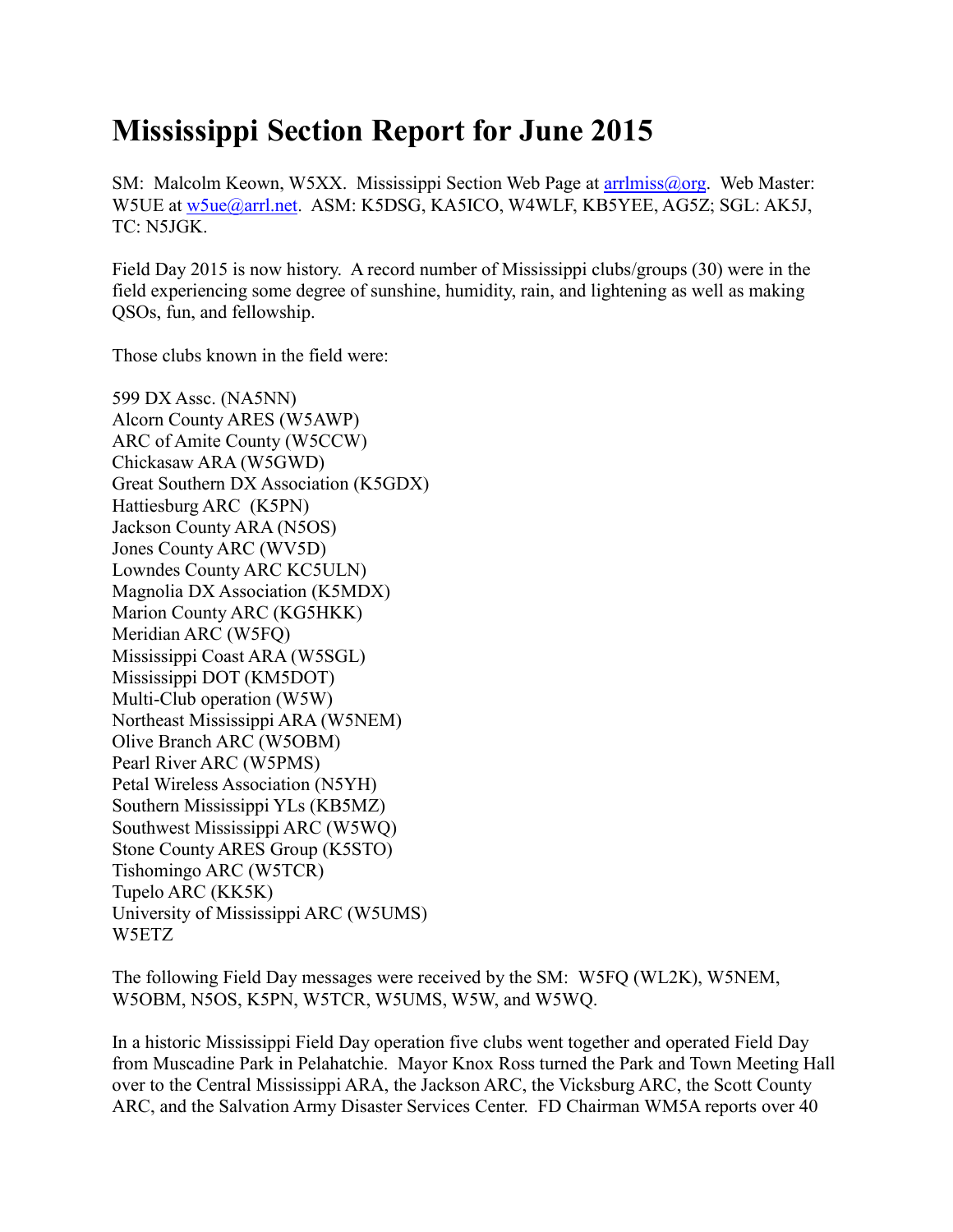people in attendance at one time or the other for the setup, operation, and tear down. A great time was had by all.- The only minor problem was the very noisy freight trains that passed by Muscadine Park exactly on time as each satellite pass making copy almost impossible. N5JGK finally was able to make a satellite QSO in spite of the noise to collect the extra 100 points for the final score. If you haven't visited downtown Pelahatchie in the past few years the renovation has been impressive. And lastly, W5W had a nice FD promotional interview on WLBT Mid-Day Mississippi featuring K4FMH and K5RWB.

Field Day in Mississippi got good PR coverage. Through the efforts of AK5J, Governor Phil Bryant proclaimed June 20-26 as Amateur Radio Week in Mississippi. KB5ZFI reports that he was interviewed on WDAM-TV and got articles into the Hattiesburg American and the IMPACT newspapers. Further, WX5N reports that the Tishomingo County Club (W5TCR) got a great Field Day write up in the Tishomingo County Vidette, WB5ASP reports the Southwest ARC had a similar article in the Brookhaven Daily Leader, and AF5NG notes that the Marion County Club had a write up in the Columbian Progress. The South Mississippi YL Club had a write up on the WLOX Web Site, and the Northeast Mississippi ARA had a nice article and scrolling photo album on the Tupelo Northeast Mississippi Daily Journal Web Site.

W5MAV reports in the Meridian 'Spark Gap' that a troop of Boy Scouts visited the Meridian ARC Field Day site and six passed their Radio Merit Badge, Maybe have some new Hams in that crew.

As you are aware Senator Roger Wicker co-sponsored Senate Bill S.1685 'The Amateur Radio Parity Act of 2015' which is a companion to H.R. 1301. If both Houses of Congress pass these identically worded bills and the resulting bill is signed by the President, this would direct the FCC to extend its rules relating to reasonable accommodation of Amateur Service communications (known as PRB-1) to private land use restrictions

Thanks to all of the Mississippi Hams who sent an email to Senator Wicker asking him to introduce the Bill. Also it would be appropriate to send an email to Senator Wicker thanking him for this action. His email address is [http://www.wicker.senate.gov/public/index.cfm/contact.](http://www.wicker.senate.gov/public/index.cfm/contact) Also a note to your Congressman would be beneficial. K4FMH notes that a 'bill tracker link' has been placed on [http://www.cmsara.org,](http://www.cmsara.org/) if you want to keep up with the progress of these two bills.

The Annual Mississippi Simulated Emergency Test will be August 8. This will test our capability for emergency activation. This year's SET will be coordinated by Assistant SEC K1REZ. Contact your county EC or AEC to find out how you can participate.

The second item on your calendar is the Katrina 10 th Anniversary Special Memorial Event from August 26 through September 2. Complete details are on [www.katrina5h.com](http://www.katrina5h.com/) or contact AG5Z.

And lastly, the 2015 ARRL Day in the Park will be September 12 and hosted by the Pearl River ARC. The event will be held at the Crosby Arboretum in Picayune. POC is KE5WJN at dan.beavers@acm.org. This is a change of information from last month's Section Report which was necessitated by local considerations. More details to follow.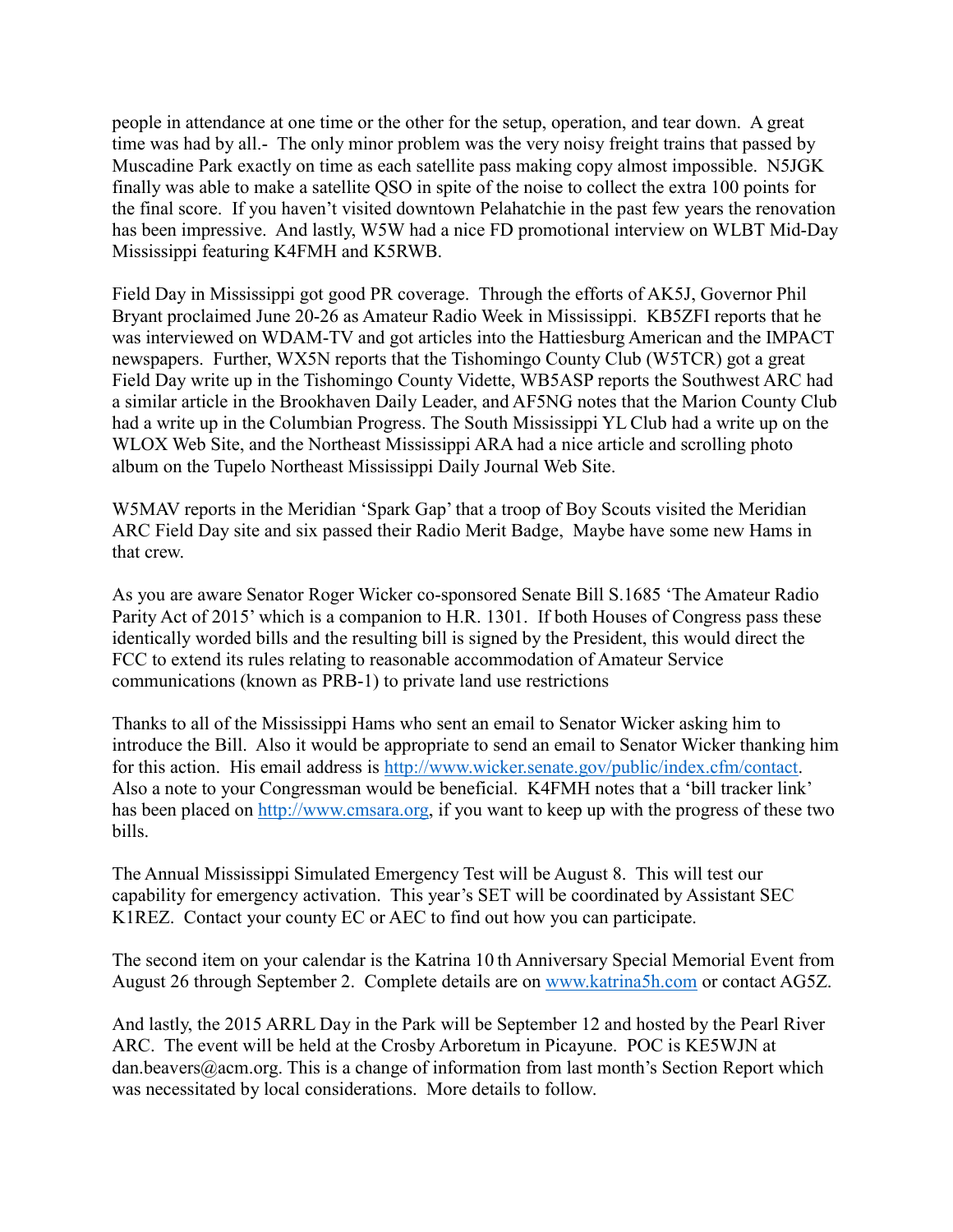K5XU reports that the Bike Crossing Bicycle Shop in Ridgeland held its annual 100 mile ride for charity on June 20. Proceeds from this event benefit the stroke recovery unit at Mississippi Methodist Rehabilitation Center in Jackson. Approximately 250 riders participated, with 53 attempting the full 100 mile course which crisscrossed much of rural Madison County. The Jackson Amateur Radio Club provided communications for this event. The following amateurs participated: KA5TJW, KF5YGG, K5KKD, K5XU, and KD5JPB. The 147.075+ repeater near Canton, K5AUR, provided excellent radio coverage of the route. Despite the heat, the only incidents handled by the amateur operators were two requests for the sag wagon, and one advisory for the rest stops to inform the cyclists to be mindful of people walking their dogs along one part of the route.

WB5CON reports that Alcorn County ARES volunteers provided communications for the very first 5K Rooster Run in Alcorn County with about 250 participants in the race. Those providing communications were AF5QC, K0RIS, KF5WKZ, N5YAV, AK4DI, and K9YVT.

Welcome to the following new Hams in Mississippi in June: KG5HVQ, Stacey - Ripley; KG5HZU, Joseph-Tylertown; KG5IAX, Ted - Hickory; KG5ICQ, Randell - Foxworth; KG5IDK, Samantha - Hernando; KG5IDU, Joey - Columbus; and KG5IER, Bridgette - Corinth.

Also welcome to the following new ARRL Members in June: KD5AAG, W.D. - Hattiesburg; WB5GNO, John - Lumberton; KG5GQP, Robert - Southaven; KG5GWW, Mitchell - Olive Branch; KF5GMV, Frank - Olive Branch; KG5HGV, Scott - Bogue Chitto; KD5HKU, John - Waveland; KG5HVQ, Stacey - Ripley; KG5IAX, Ted - Hickory; N5ILX, Douglas - Brandon; KF5MCD, Robert - Rienzi; WX5MW, James - Amory; KD5QEO, James - Bassfield; KB5RHD, Fred - Corinth; K5ROB, Robert - Tremont; AA5VC, Karol - Lumberton; KF5YIA, Perry - Thaxton; and AF5ZF, Ernie - Brandon. As of June 30 ARRL Membership in Mississippi was 1,122 up 1 from last month. Thanks to all who promote ARRL Membership!

And last but not least, welcome to KB5VE as Assistant EC for Lamar County.

Congratulations to the following on their upgrades: KG5AQL, Michael - Ocean Springs; KF5BIF, Ricky - Corinth; KG5CLG, Danny - Pascagoula; KB5GUN, Neil - Moss Point; KG5HAS, Francis - Clinton; KG5HGT, Harold - Lucedale; KG5HKU, John - Waveland; N5IJY, Hugh - Sumrall; KF5MCD, Robert - Rienzi; KC5OAE, Robert - Gulfport; KF5WFW, Hugh - Petal; and KB5VST, Billy - Booneville. Good group of upgrades this month!

ASEC/DEC/EC Monthly Reports for March 2015: WB5CON (NE MS/Alcorn), KC5IMN (WC MS), K5MOZ (Jackson), WX5N (Prentiss and Tishomingo), WX5SE (Itawamba), AE5SK (Hinds), WA5TEF (Lee), and KE5WJN (Pearl River).

PIO Report: KF5ZCI

Club Newsletter/Reports (Editor): Delta ARES (K5JAW), Marion County ARC (AF5NG), and Meridian ARC (W5MAV)